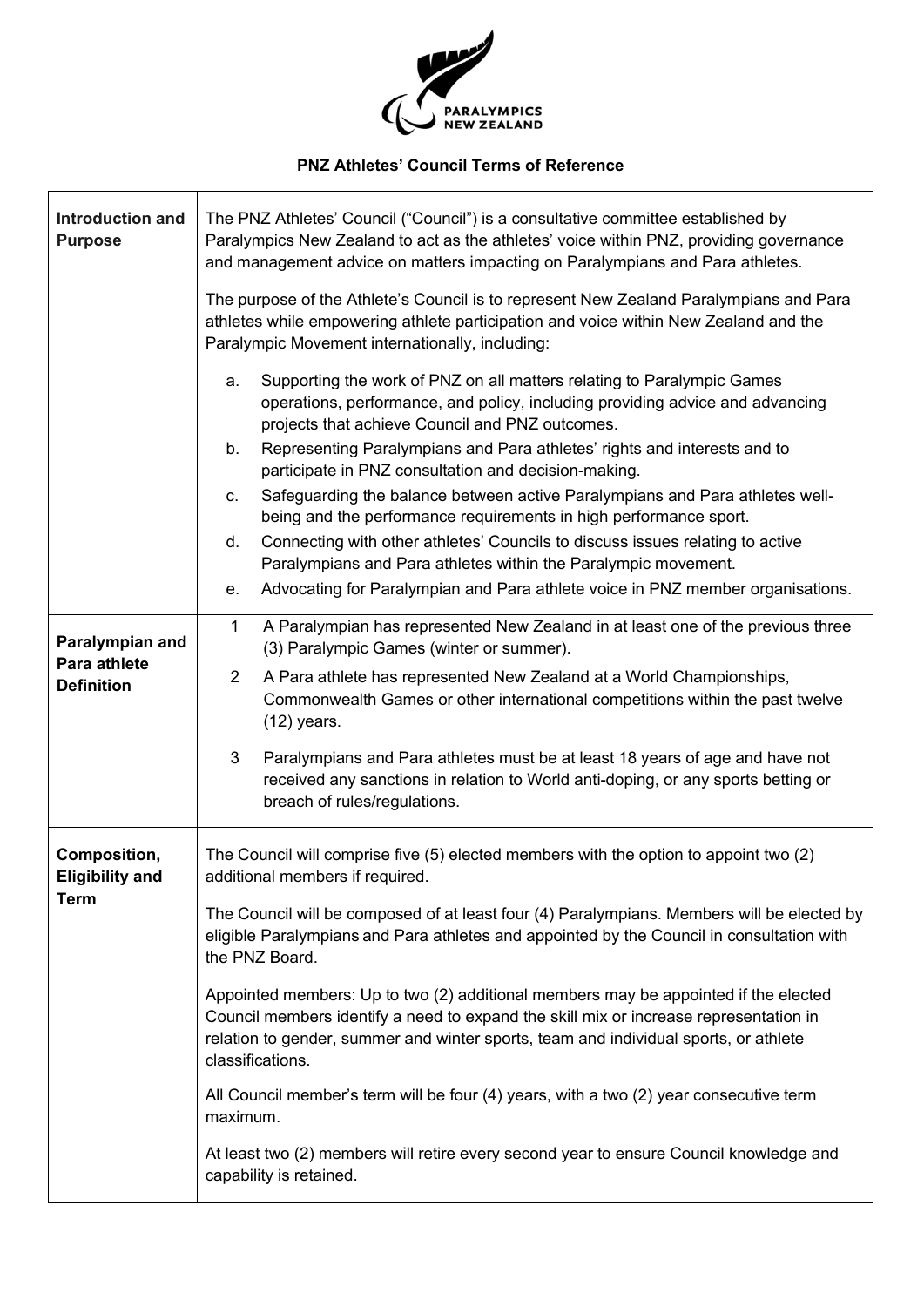|                                                            | If a mid-term member vacancy arises (with more than six (6) months remaining of the<br>term), the Council may appoint a new member to fill the vacancy for the duration of the<br>vacant members' term.                                                                                                                                                                                                                                                                                                                                                                                                                                                                                                                                                     |
|------------------------------------------------------------|-------------------------------------------------------------------------------------------------------------------------------------------------------------------------------------------------------------------------------------------------------------------------------------------------------------------------------------------------------------------------------------------------------------------------------------------------------------------------------------------------------------------------------------------------------------------------------------------------------------------------------------------------------------------------------------------------------------------------------------------------------------|
| Council<br>Knowledge,<br>Skills, and<br><b>Experience</b>  | Council members must be able to demonstrate the relevant skills, knowledge, and<br>experience necessary to assist the Council to fulfil its purpose. These include:<br>A commitment to the PNZ purpose<br>A passion and commitment for Paralympic values and interests in New Zealand,<br>$\bullet$<br>and internationally.<br>Clear written and verbal communication with highly developed interpersonal and<br>$\bullet$<br>relationship skills.<br>The ability to connect with, and foster relationships across, a diverse range of<br>stakeholder groups.<br>Capability to work individually and as a member of a team with and without direct<br>supervision.<br>The ability to manage confidential information and contrasting opinions.<br>$\bullet$ |
| <b>Responsibilities</b>                                    | Minutes of the Council meeting and decisions must be recorded, circulated to the members<br>of the Council, PNZ CE and PNZ Board, and approved at the next Council meeting.<br>Ensure effective communication between the Council, Paralympians and Para athletes and<br>PNZ.<br>To work within the annual budget to achieve the work plan of the Council.<br>Council members are expected to make their best effort to participate in all Council<br>meetings either in person or via teleconference.                                                                                                                                                                                                                                                      |
| <b>Council</b><br>meetings and<br>voting                   | The Council shall meet not less than three (3) times a year with one meeting aligning with<br>the PNZ AGM.<br>Meetings may be in person or via teleconference.<br>At any meeting, at least four (4) Board Members must be present (in person or by other<br>means) to form a quorum. If a quorum is not achieved, the meeting shall be rescheduled.<br>Each Council Member will have one vote and the Council Chair will have a casting vote as well<br>as a deliberative vote.                                                                                                                                                                                                                                                                             |
| <b>Media and</b><br><b>Communications</b>                  | The Council Chair is the only designated spokesperson for the Council relation to all media<br>communications.<br>All Council members must disclose to PNZ any approaches for interviews received in<br>relation to their role on the Council.                                                                                                                                                                                                                                                                                                                                                                                                                                                                                                              |
| <b>Election and</b><br><b>Nomination</b><br><b>Process</b> | To be eligible to stand the Council, a Paralympian or Para athlete must reside in New<br>Zealand and must be at least 18 years of age.<br>A Paralympian or Para athlete, regardless of country of residence and age, is eligible to<br>vote in a Council election.                                                                                                                                                                                                                                                                                                                                                                                                                                                                                          |